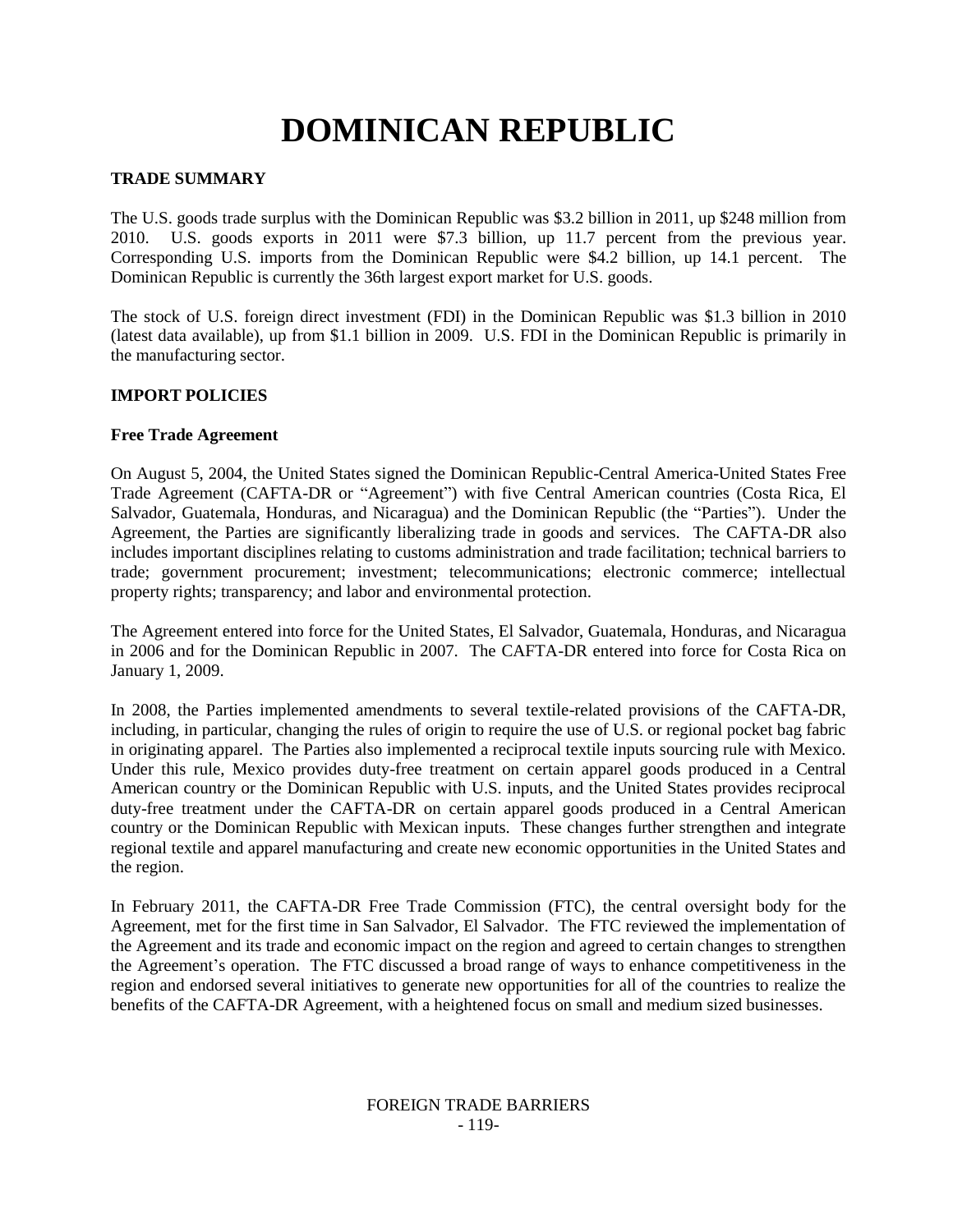The United States hosted an FTC meeting on January 23, 2012 in Miami at which CAFTA-DR countries recognized continued growth in trade and integration, and acted to further strengthen CAFTA-DR institutions and initiatives.

## **Tariffs**

As a member of the Central American Common Market, the Dominican Republic applies a harmonized external tariff on most items at a maximum of 15 percent with some exceptions.

Under the CAFTA-DR, however, 100 percent of U.S. industrial and consumer goods will enter the Dominican Republic duty free by 2015. Nearly all textile and apparel goods that meet the Agreement's rules of origin now enter the Dominican Republic duty free and quota free, creating economic opportunities for U.S. and regional fiber, yarn, fabric, and apparel manufacturing companies.

More than half of U.S. agricultural exports enter the Dominican Republic duty free under the CAFTA-DR. The Dominican Republic will eliminate its remaining tariffs on nearly all agricultural goods by 2020. For certain agricultural products, tariff-rate quotas (TRQs) permit some duty-free access for specified quantities during the tariff phase out period, with the duty-free amount expanding during that period. Under the CAFTA-DR, the TRQs are to be made available for the entire calendar year, beginning on January 1 of each year. The Dominican Republic has a record of failing to open TRQs on January 1, as required by the Agreement. In 2010, the Dominican Republic again did not open any of the TRQs on January 1, and many of these TRQs were not available until March 28. Further, the corresponding certificates required to use the rice and bean TRQs were not released until May 2010, over five months late.

In 2011, the Dominican Republic again did not open the TRQs on January 1 as required, instead only opening them on March 17, 2011. Moreover, the Dominican Republic failed to reassign and reallocate unused 2011 TRQ volumes that had initially been licensed to particular importers in September 2011 so that the volume could be used prior to the end of the calendar year. This denied U.S. exporters the opportunity to ship the volumes of product provided for under the Agreement. These continuing problems with the Dominican Republic's administration of its CAFTA-DR TRQ commitments are of increasing concern, particularly since, in order to strengthen the Office of Agricultural Commerce Treaties within the Dominican Republic"s Ministry of Agriculture, the U.S. Government has provided technical assistance to improve the transparent allocation of TRQs of agricultural imports and to enhance the reporting of TRQs statistics. Nonetheless, the Ministry of Agriculture's Commercial Treaties Agreement Office (OTCA) has made little information publically available, making it difficult to determine if all the TRQs have been allocated and if U.S. products covered by TRQs have the appropriate access to the Dominican market, as provided for by the CAFTA-DR.

The Dominican Republic has promised full, timely opening of all the TRQs on February 1, 2012, an improvement, but again falling short of the requirement to have the TRQs open on January 1. As of January 20, 2012, all the TRQs were allocated; however, as of the date of this report, no consignees had received their certificates and therefore cannot proceed with importing the product.

## FOREIGN TRADE BARRIERS -120-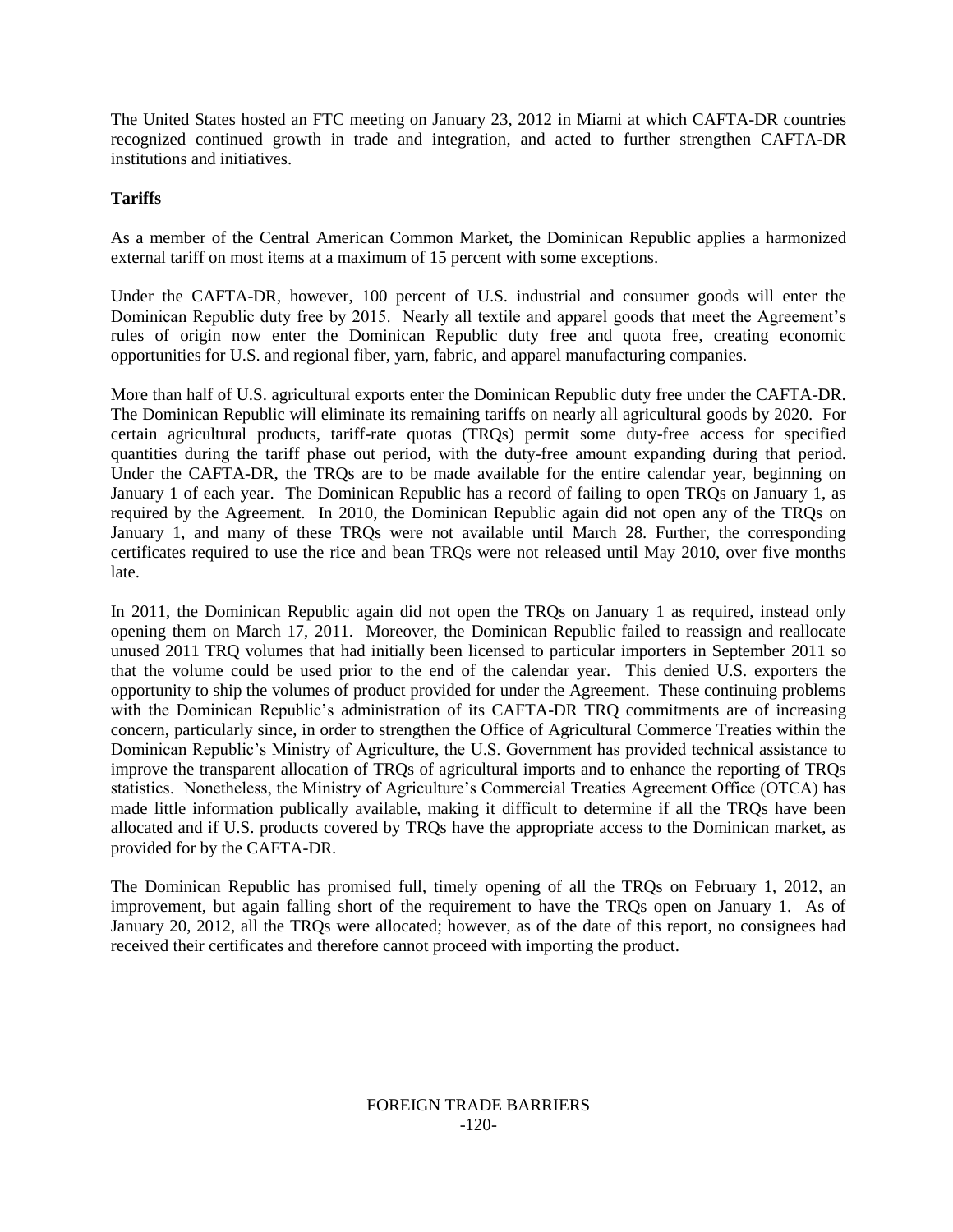#### **Nontariff Measures**

The Dominican Republic"s customs policies and procedures frequently provoke complaints by businesses, and arbitrary clearance requirements sometimes delay the importation of merchandise for lengthy periods of time.

The Dominican Ministry of Agriculture continues to use discretionary import permits. The United States continues to raise this concern with Dominican authorities and is working to stop this practice. The 17 percent tax on the first *matricula* (registration document) for all vehicles, which was set by the government in 2006, remains in effect.

Under the CAFTA-DR, all CAFTA-DR countries, including the Dominican Republic, committed to improve transparency and efficiency in administering customs procedures, including the CAFTA-DR rules of origin. The CAFTA-DR countries also committed to ensuring greater certainty and fairness in the administration of these procedures, and all the CAFTA-DR countries agreed to share information to combat the illegal trans-shipment of goods. On October 31, 2005, the United States and the Dominican Republic signed a Customs Mutual Assistance Agreement that allows customs officials to exchange information, intelligence, and documents designed to help prevent customs offenses. The agreement provides a basis for cooperation and investigation in the areas of trade fraud, money laundering, smuggling, export controls, and related security. The United States donated nonintrusive (X-ray) verification equipment that has upgraded and expedited the verification process. The Dominican customs authority is still in the process of expanding the project by either purchasing or leasing additional equipment, as well as through technical assistance.

## **GOVERNMENT PROCUREMENT**

The CAFTA-DR requires that procuring entities use fair and transparent procurement procedures, including advance notice of purchases and timely and effective bid review procedures, for procurement covered by the Agreement. Under the CAFTA-DR, U.S. suppliers are permitted to bid on procurements of most Dominican government entities, including key ministries and state-owned enterprises, on the same basis as Dominican suppliers. The anticorruption provisions in the Agreement require each government to ensure under its domestic law that bribery in matters affecting trade and investment, including in government procurement, is treated as a criminal offense or is subject to comparable penalties. Nevertheless, U.S. suppliers have complained that Dominican government procurement is not conducted in a transparent manner and that corruption is widespread.

The Dominican Republic is not a signatory to the WTO Agreement on Government Procurement.

# **EXPORT SUBSIDIES**

The Dominican Republic does not have export promotion schemes other than the tariff exemptions for inputs given to firms in the free trade zones. Under the CAFTA-DR, the Dominican Republic may not adopt new duty waivers or expand existing duty waivers that are conditioned on the fulfillment of a performance requirement (*e.g.*, the export of a given level or percentage of goods). However, under the CAFTA-DR, the Dominican Republic was permitted to maintain such measures through 2009, provided that it maintained the measures in accordance with its obligations under the WTO Agreement on Subsidies and Countervailing Measures. Under 2011 Law 139, the Dominican Republic now levies a 2.5 percent tax on goods sold from free trade zones into the local market. The U.S. Government is working with the Dominican Republic government in an effort to ensure it implements its CAFTA-DR obligations.